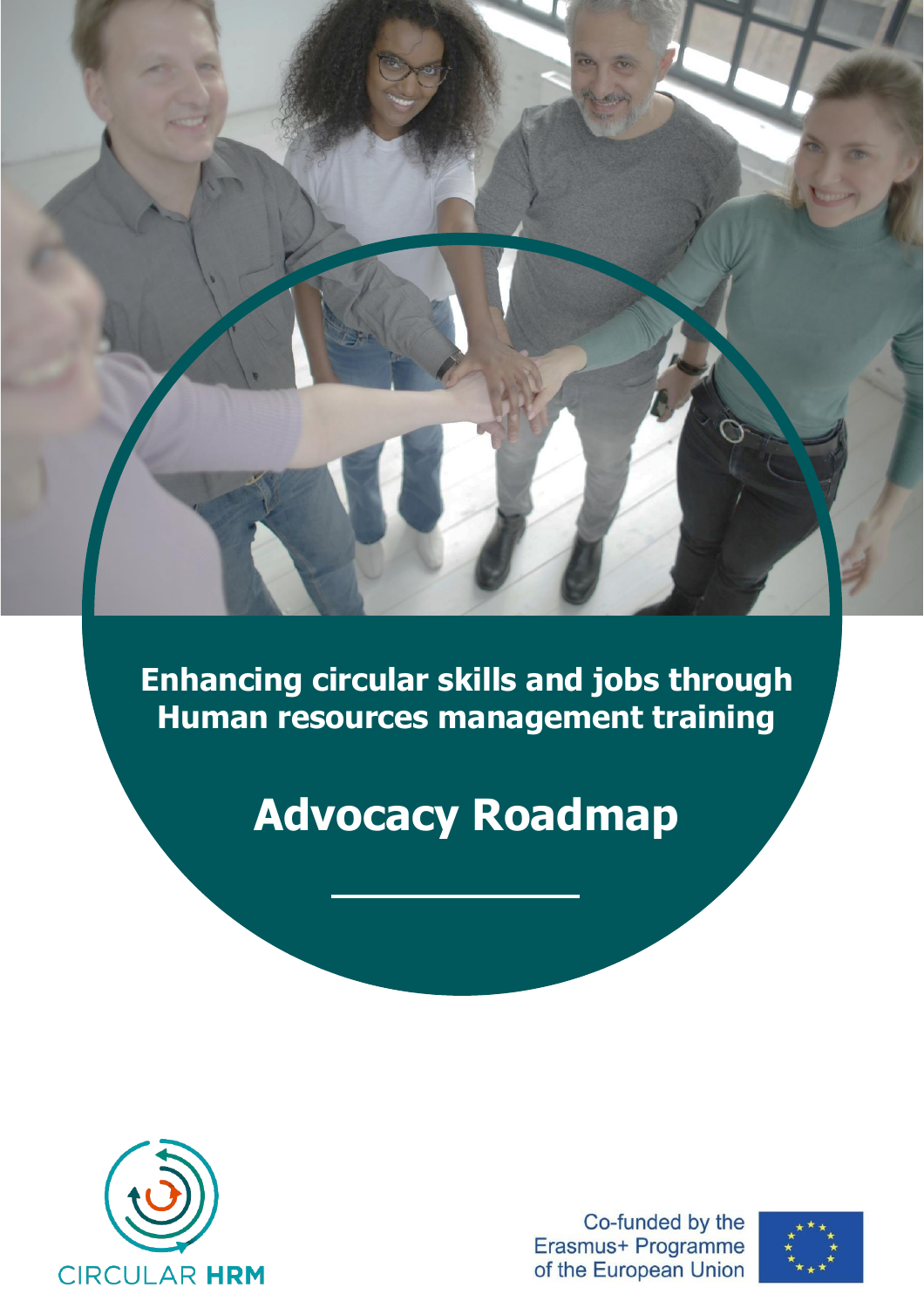

*The Circular HRM project aims at developing a Circular HRM model that will support the transition of European SMEs of the eco-industry sector from a traditional, linear HRM model, to a circular HRM model...*

### **[www.circular-hrm.eu](http://www.circular-hrm.eu/)**





Co-funded by the Erasmus+ Programme of the European Union

The European Commission support forthe production of this publication does not constitute an endorsement of the contents which reflects the views only of the authors, and the Commission cannot be held responsible for any use which may be made of the information contained therein.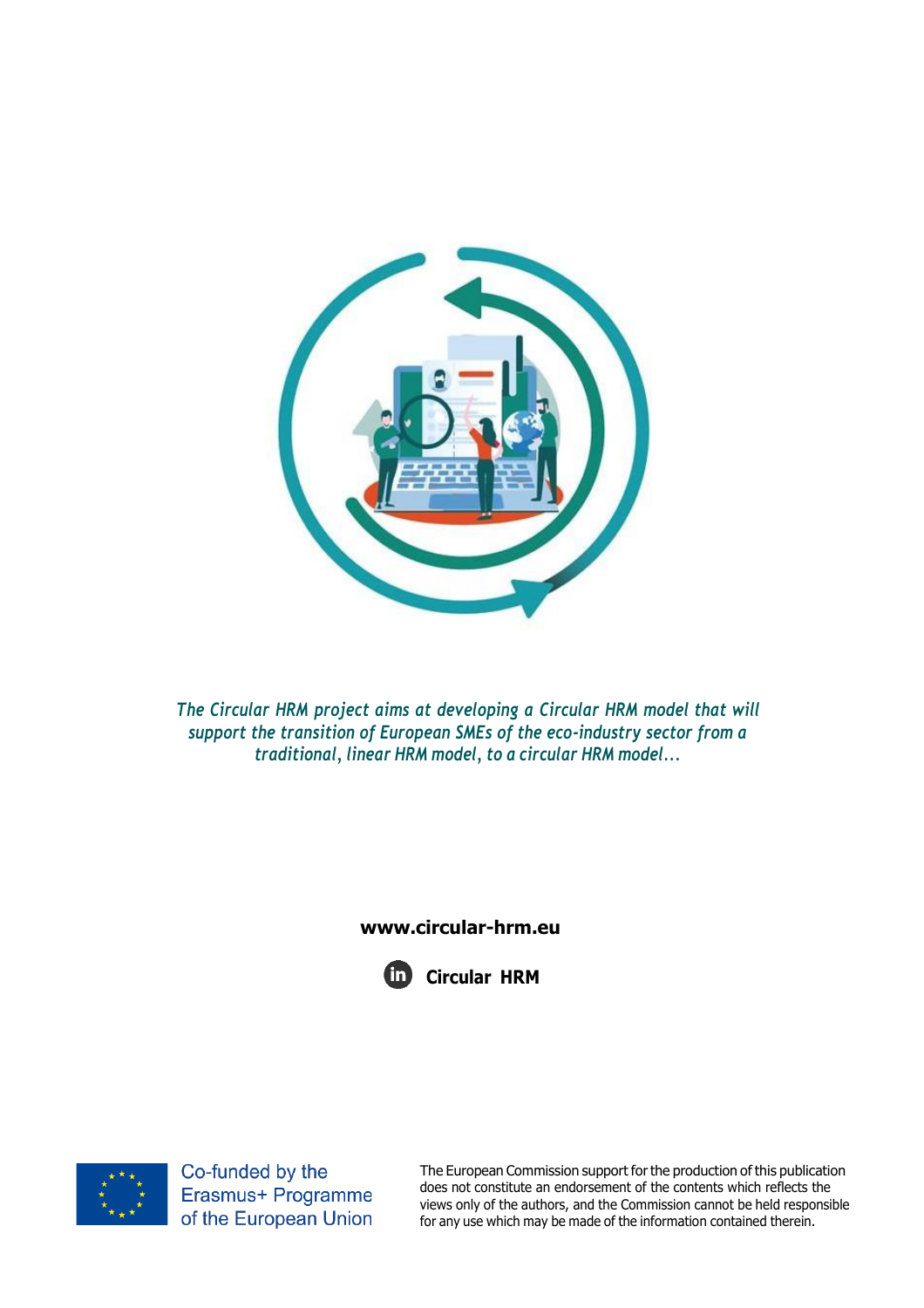



# **Context**

# **Towards "Closing the loop"**

Take, make, consume, throw away. This is the formula on which our current economy model is based. This approach has introduced unprecedented pressure on our natural resources and on our ecosystems. Conversely, a circular economy aims to create positive value loops by increasing, at each stage of a product's lifecycle, the efficiency of the use of those resources. In this sense, circularity aims to reduce, as much as possible, the environmental impact of resource use and to improve the overall wellbeing of individual citizens.

In December 2015, The European Commission adopted its first Circular Economy Action Plan<sup>1</sup>, to accelerate Europe's transition towards a circular economy, boost global competition and promote sustainable economic growth and create new jobs, proposing 54 measures to "Close the Loop" of the product life cycle, from production and consumption to waste management and the raw materials market. In 2019, the European Commission declared that the "54 actions have been delivered, even if the work on some of them continues beyond 2019". The evaluation of this action plan revealed the creation of new jobs, particularly in the sectors of the circular economy (reuse and recycling) where 4 million workers were registered in 2016, an increase of 6% compared to 2012. The Commission estimates that the so-called "circular" activities, such as repair, reuse and recycling, generated around 147 billion euros in added value, whereas they represented 17.5 billion euros in investments.

## **Human Resources: A missing element in the transition to the principles of circularity**

Clearly some essential elements of business action were not covered by the Action Plan and there was a matter that could be further explored to complement the EU's Circular Agenda. Among the areas that did not benefit from a transition to the principles of circularity is **the management of companies' human resources**, where much still needs to be done.

When referring to circular economy, we often refer to a series of concepts and practices linked to the use of natural capital (our resources) and to the optimisation of physical and technical capital (the eco-design, industrial ecology, recycling, etc.). However, we rarely engage in discourse regarding what circular economy implies in terms of human resources, despite the centrality of this aspect of economy in terms of how companies function. It follows therefore, that **in the transition to a circular economy, new thinking in terms of human resource management (HRM) is required**.

A study published by POUR LA SOLIDARITE, in December 2019 made the correlation between circular economy and human resource management:

"Human capital, which includes all the physical and intellectual capacities, know-how and interpersonal skills of an individual, is an essential element for the proper functioning of a company's activities. The linear economy has left many human resource challenges, whether in terms of skills mismatches, stress and well-being, unemployment or the skills of the aging workforce. **The** 

<sup>1</sup> *Closing the loop – An EU Action Plan for the Circular Economy*: EUR-Lex - 52015DC0614 - EN - [EUR-Lex \(europa.eu\)](https://eur-lex.europa.eu/legal-content/EN/TXT/?uri=CELEX:52015DC0614)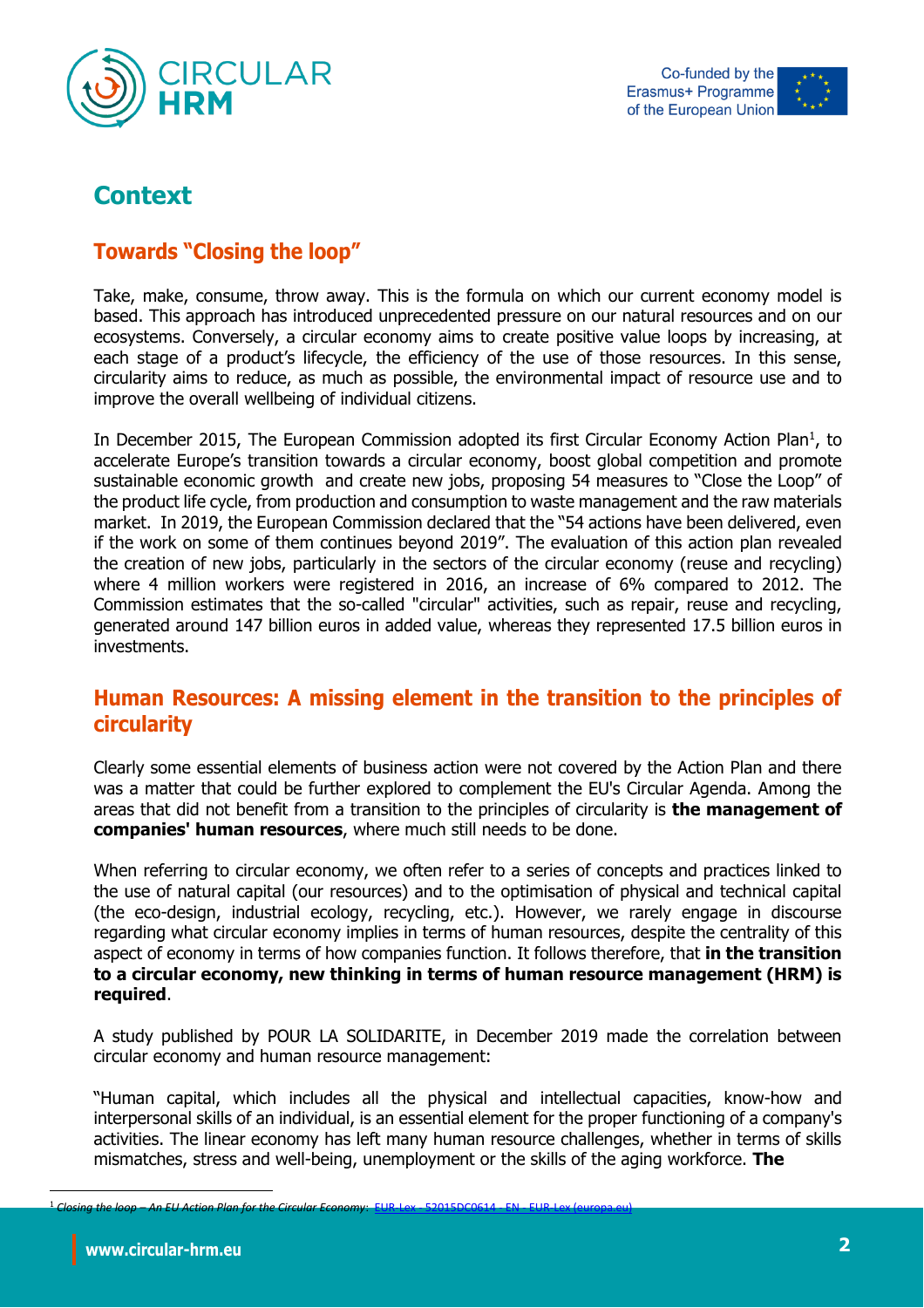



**transition to a circular economy will not be possible without the integration of a human capital management approach.** The principles of circularity can provide answers and concrete measures to be introduced within companies, but for this purpose it is essential that the various actors in companies (human resources managers, employees and employers) are familiar with these new approaches and can receive training to introduce them to this new way of understanding human capital management."<sup>2</sup>

The study further notes that "the use of innovative workplace practices, often referred to as HRM (human resources management) policies, has been the subject of research since the early 1990s. These multidimensional policies are put in place to make companies more efficient, by introducing new recruitment procedures, training opportunities for workers, giving them more responsibility in the production process and finally the possibility to participate in the success of operations through financial incentives. **If companies are well managed, they can reduce turnover rates, increase employee satisfaction, motivating them to work better and harder and align their rewards with the company's success**. Product quality is generally improved and coincides with market expectations, thanks to the integration of new product development, design and innovation methods. This is a win-win situation for both workers and companies. **Innovative HRM practices improve the competitiveness of companies in their product markets and, by analogy, labour productivity for entire national economies**" <sup>3</sup>

On the other hand "all the risks associated with the deterioration of working conditions (work intensity, emotional demands, lack of autonomy, inadequate skills and qualifications, poor quality of social relations, job insecurity, etc.) cause psychological, physical and social damage that has a direct impact on workers' well-being and productivity"<sup>4</sup>

"A resource, including non-material, is looked after (preserved), saved, developed, valorised (enhanced) (…) One does not optimise the use of a resource by exhausting it, by exploiting it, but in managing it in a responsible manner. More than criticising the use of the qualifier of "resource", it seems to be more important to question the tendency to reduce the human to the status of disposable resource, what we call "Kleenex employees". It is notably at that level that a reasoned application of the principles of circular economy could advantageously influence HRM. The idea is to have a progressive approach." 5

Emmanuel Mossay, Expert in Circular Economy, Lecturer at Louvain School of Management

<sup>2</sup> *Economie circulaire et Ressources humaines, Une étonnante corrélation : [https://www.pourlasolidarite.eu/sites/default/files/publications/files/ed-2019](https://www.pourlasolidarite.eu/sites/default/files/publications/files/ed-2019-ecocirculaire-rh_0.pdf) [ecocirculaire-rh\\_0.pdf](https://www.pourlasolidarite.eu/sites/default/files/publications/files/ed-2019-ecocirculaire-rh_0.pdf)*

<sup>&</sup>lt;sup>3</sup> Ibid 4 Ibid

<sup>5</sup> Extract from interview published on<https://circular-hrm.eu/index.php/news/43-hrm-can-also-benefit-from-becoming-more-circular>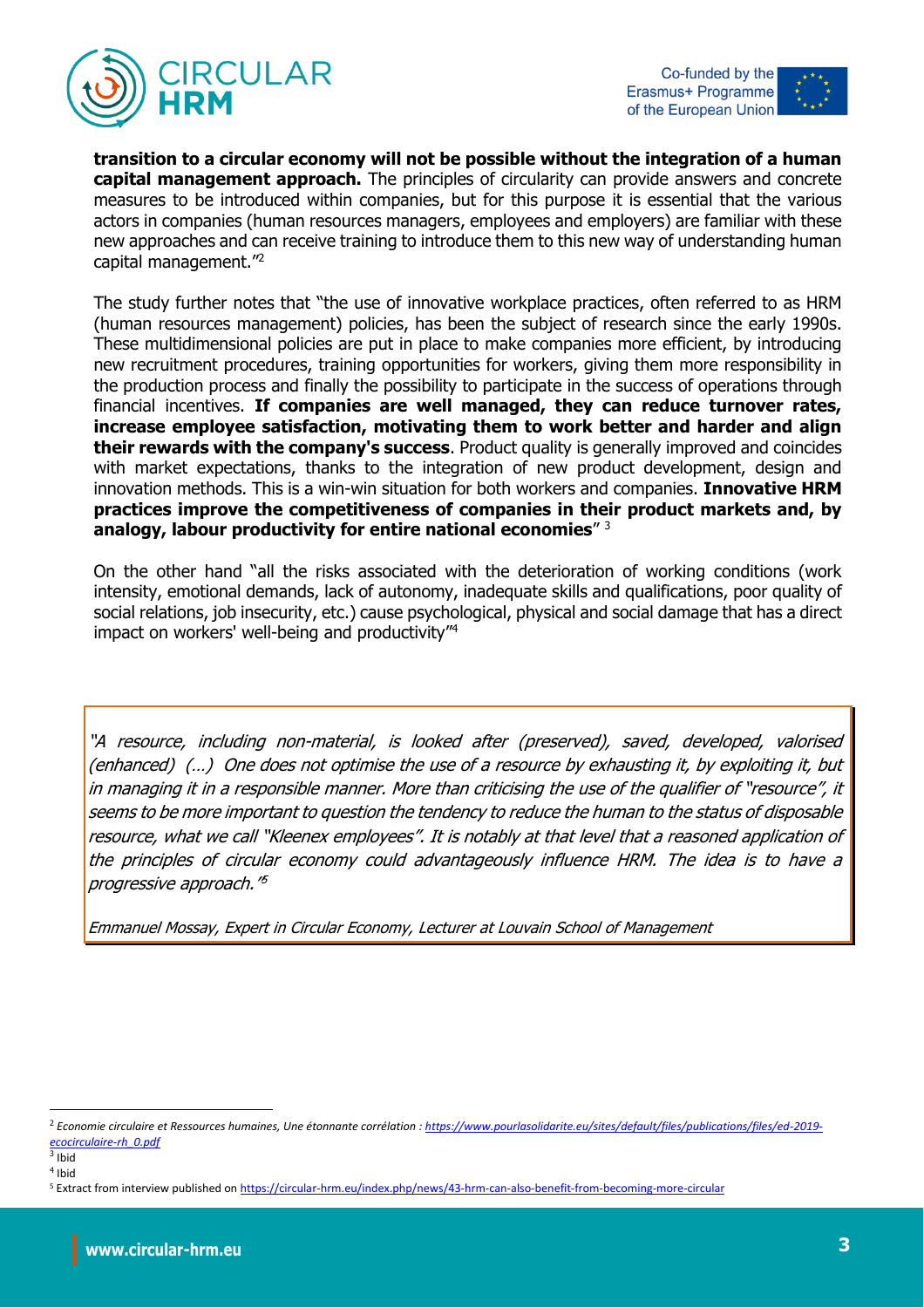



# **The Circular HRM Project**

It was the overarching objective of Erasmus+ funded project "**Circular HRM – Enhancing circular skills and jobs through human resource management training"**, to design and develop a model of circular HRM practice, for others to adapt and/or adopt. Implemented between September 2019 and March 2022, the project was led by the think & do tank POUR LA SOLIDARITÉ, it brings together the skills and expertise of seven other partners from different countries: Aris Formazione e Ricerca (Italy), the Center for Knowledge Management (Republic of Macedonia), Fundacion Equipo Humano (Spain), the HR Square Network(Belgium), Kaunas Science and Technology Park (Lithuania), the National University of Ireland-Galway (Ireland) and SGS Tecnos (Spain).

The partnership aimed to:

- $\triangleright$  Explore the applicability of circular economy principles to HRM,
- $\triangleright$  Define what a circular HRM model could be,
- $\triangleright$  Identify organisations implementing HR practices illustrating this model,
- $\triangleright$  Develop training modules designed for HR managers and team managers,
- $\triangleright$  Propose a learning and quiding platform for companies,
- $\triangleright$  Make proposals to public authorities to support this transition to a circular economy.

This report presents recommendations to policy makers and HR managers gathered over the course of the implementation of the project in the seven European countries (Belgium, Spain, France, Ireland, Italy, Lithuania, North Macedonia), through interactions with various stakeholders and experts in HR (from companies and the academic world) and the circular economy.

## **In the meantime timid EU advances…**

In March 2020, the European Commission adopted a New Circular Economy Action Plan<sup>6</sup>, one of the main building blocks of the European Green Deal<sup>7</sup>, Europe's new agenda for sustainable growth, building on the 2015 Action Plan and proposing 35 new measures. While the new Action Plan confirms that the application of circular economy principles will lead to creating new jobs, it also timidly approaches the human character of the circular economy and introduces for the first time a chapter referring to "People" linking it to the EU Social Agenda".<sup>8</sup>

The two measures linked to this chapter include:

- ⮚ Supporting the circular economy transition through the **Skills Agenda**, the forthcoming **Action Plan for Social Economy**, the **Pact for Skills** and the **European Social Fund Plus**
- ⮚ Supporting the circular economy transition through **Cohesion policy funds**, the **Just Transition Mechanism** and **urban initatives**

<sup>&</sup>lt;sup>6</sup> A new Circular Economy Action Plan, For a cleaner and more competitive Europe: [https://eur-lex.europa.eu/resource.html?uri=cellar:9903b325-6388-11ea](https://eur-lex.europa.eu/resource.html?uri=cellar:9903b325-6388-11ea-b735-01aa75ed71a1.0017.02/DOC_1&format=PDF)[b735-01aa75ed71a1.0017.02/DOC\\_1&format=PDF](https://eur-lex.europa.eu/resource.html?uri=cellar:9903b325-6388-11ea-b735-01aa75ed71a1.0017.02/DOC_1&format=PDF)

<sup>7</sup> *The European Green Deal* : [https://eur-lex.europa.eu/resource.html?uri=cellar:b828d165-1c22-11ea-8c1f-01aa75ed71a1.0002.02/DOC\\_1&format=PDF](https://eur-lex.europa.eu/resource.html?uri=cellar:b828d165-1c22-11ea-8c1f-01aa75ed71a1.0002.02/DOC_1&format=PDF) **SCHLARITY WORK FOR PEOPLE, REGIONS**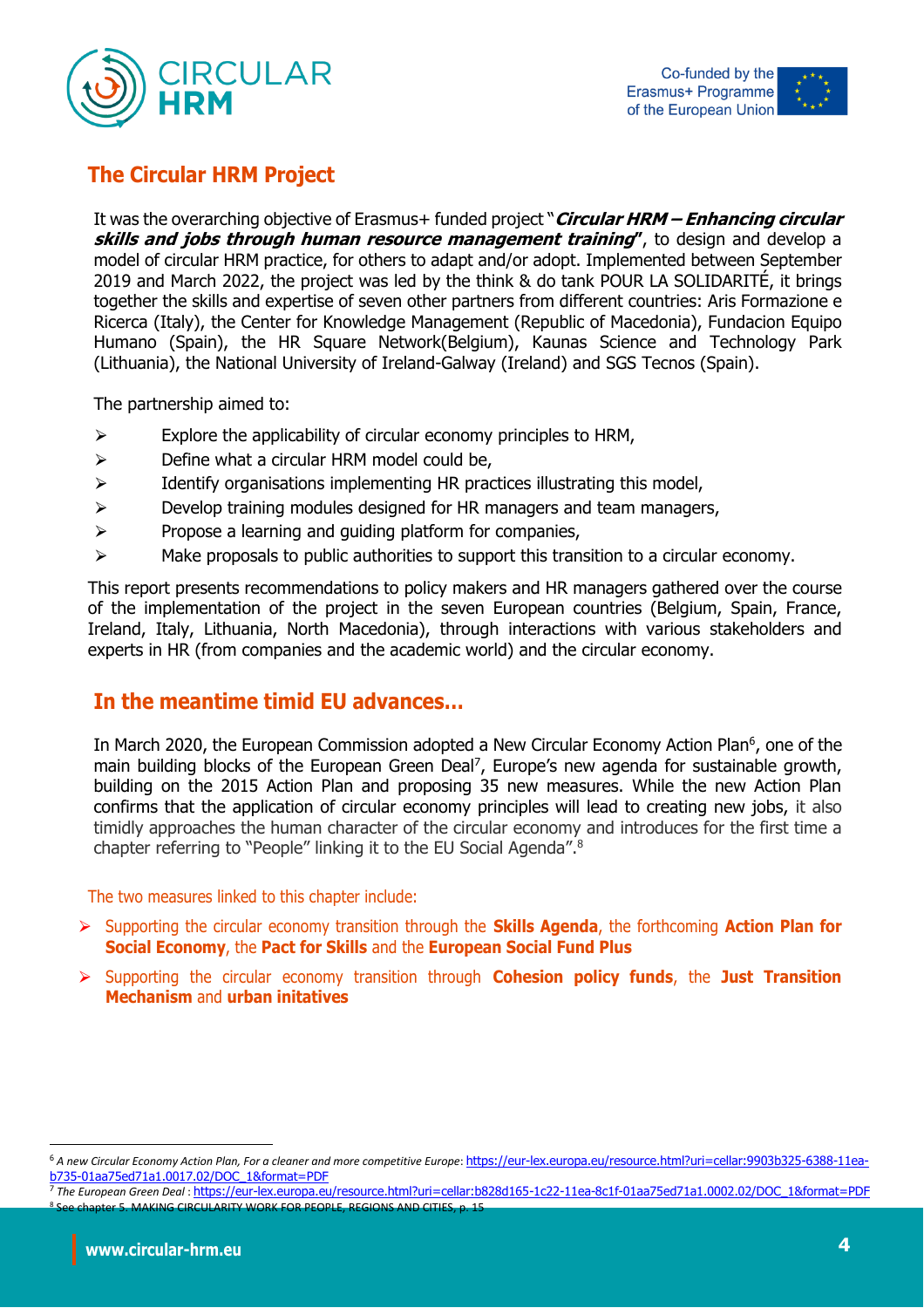



# **Defining Circular HRM principles and a Learning Path**

# **A Model for Circular HRM**

The Circular HRM model and its learning path provides a novel and practical approach to HR managers in understanding and learning how employees could be approached as a circular resource in organisations. Employees however, should also be aware of the process, their role and responsibilities in it, and the personal and societal benefits of this model. This is presented in the "[Model for Circular Human Resource Management](https://circular-hrm.eu/images/documents/io1/EN_CircularHRM_IO1.pdf)", published through the collaborative efforts of the project partnership. In addition to the experts' view point and the methodology defining the model, the Circular HRM principles are illustrated by real business case examples.

The definition of the Circular HRM practices is the result of the work of an inspiration board gathering the target group – HR Managers -, academics and experts in circular economy guided through collective intelligence by adapting the "DELPHI" method. This led to a sector-wide consensus on a model of circularity in HRM practices. Specifically, this model brought together seven principles of the circular economy in a format suitable for dealing with HR in their specificity. These practices were verified, through a qualitative survey and interviews conducted in 23 eco-companies<sup>9</sup> in Europe, already implementing some of the practices.

The Circular HRM model aims to support the transition of European SMEs of the eco-industry sector from a traditional, linear HRM model, to a circular HRM model that enhances the regeneration of skills and competences in the workplace and favours circular and sustainable businesses as well as organisational models.

<sup>9</sup> These include: "VO Event"; "SPIE Belgium"; "SPB Global Corporation"; "RTBF"; "Prayon", "Peikko Lietuva"; "NFQ Technologies"; "Nextsense"; "L'Oréal Libramont"; "Laboratorio Quinton"; "Intesa San Paolo"; "Koding Gorska"; "GEMAK Trade"; "Experience@Work"; "Edukacinės Sistemos"; "Avril"; "Boston Scientific" Full business cases can be accessed at the following link[: https://circular-hrm.eu/index.php/intellectual-outputs/circular-hrm-model](https://circular-hrm.eu/index.php/intellectual-outputs/circular-hrm-model)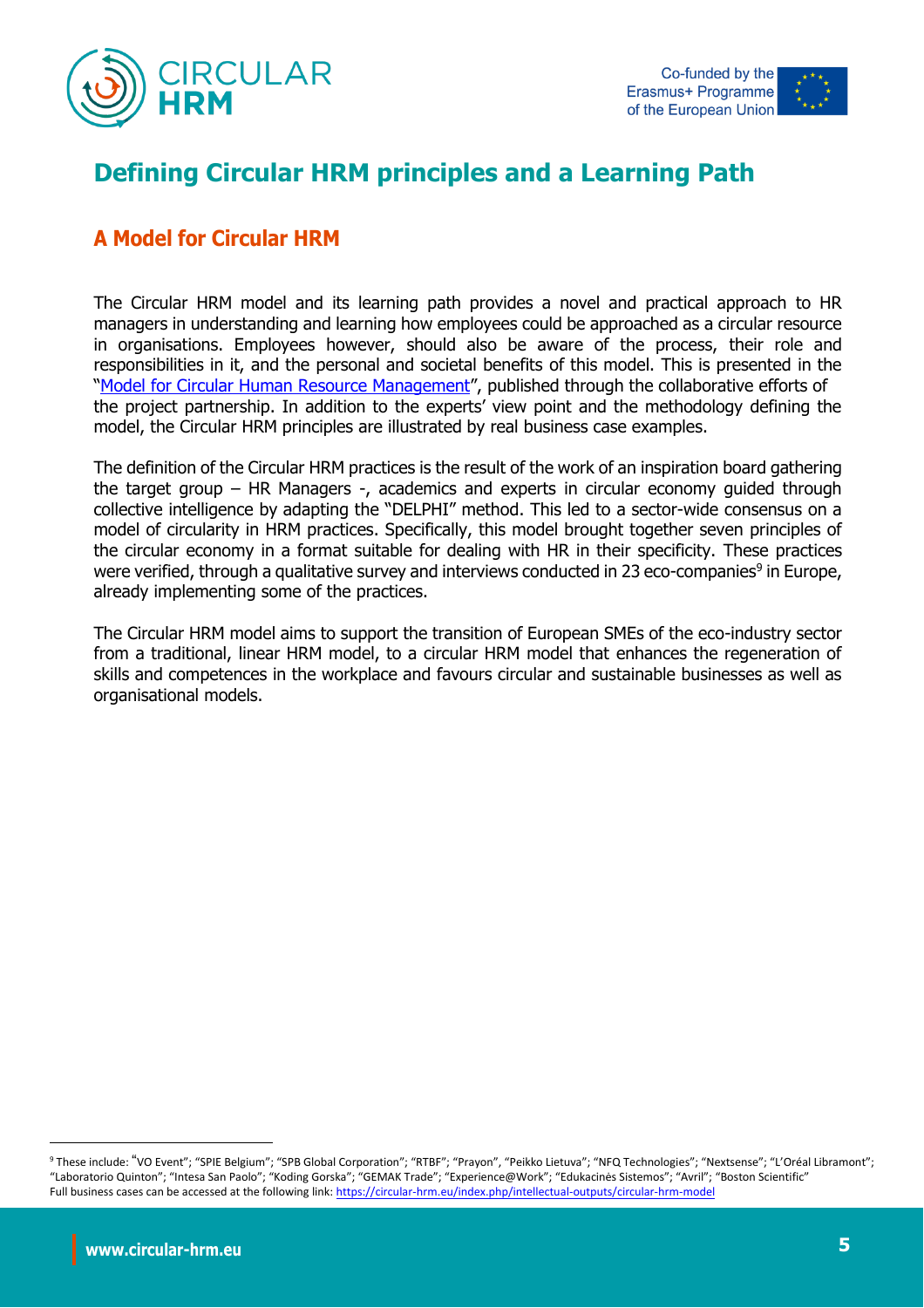



The figure below provides a visual presentation of the seven principles of circularity applied to human resources. These principles are grouped into two categories: principles which ensure focus on the employees, their needs and requirements, and principles that focus on the company as an active provider of opportunities which link the employee with the larger labour market opportunities.

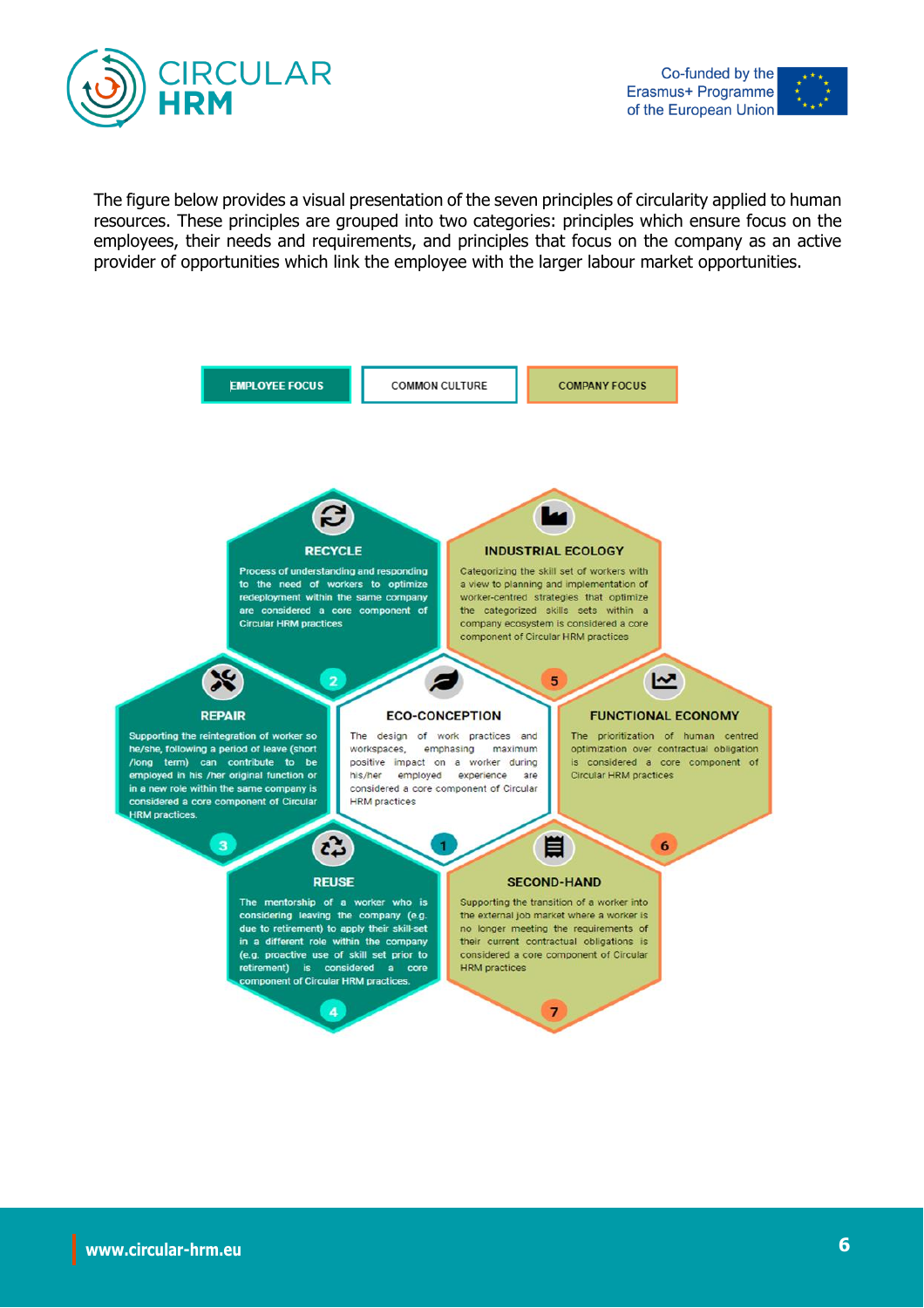



## **Creating awareness about Circular HRM Principles: a learning path**

The project developed a learning path, in which the seven principles are presented in the form of seven downloadable and interactive modules and self-assessment form available on an E-Learning [Platform.](https://chrmlms.circular-hrm.eu/) <sup>10</sup> During the project implementation, a total of **180 motivated trainers, HR managers and specialists, persons in charge of supervising staff**, have fully completed the Circular HRM Pilot Programme in Belgium, North Macedonia, Spain, Italy, Lithuania, and Ireland. The various events held around this as well as the pilot training allow us to say that **circular human resource management is a matter of strong interest for the trainers and practitioners.** All learning experiences had a valuable **positive impact towards general knowledge, skills, and experience growth** in circular human resource management topics. Possible future extent is foreseen in **establishing local "communities of practices"**, supporting continuous learning and practical organisations' transition towards a circular human resources management.

Participants have stated that they are interested and motivated in practical knowledge implementation. Challenges in rea life action foreseen are:

- The lack of knowledge, **experience and working routines** together with the **direct costs** related to work in a more circular way (at least in the short term). It will take **time to transit** from the linear to circular way of human resource management.
- The real positive change depends on the **organisational internal policies**, **management board awareness, and willingness** to implement necessary changes.

Overall, the Circular HRM project programme has raised awareness, knowledge and skills among HR professionals about circular human resource management and environmental sustainability as an important matter for their future both at personal and professional level. The Circular HRM Pilot group participants are **motivated to learn more, share their knowledge with their teams and management board, establish local "communities of practices", and to contribute to the sustainable development goals (SDGs) achievement**, which is one of the most valuable ambitions of the "Circular HRM" project team.

<sup>10</sup> <https://chrmlms.circular-hrm.eu/>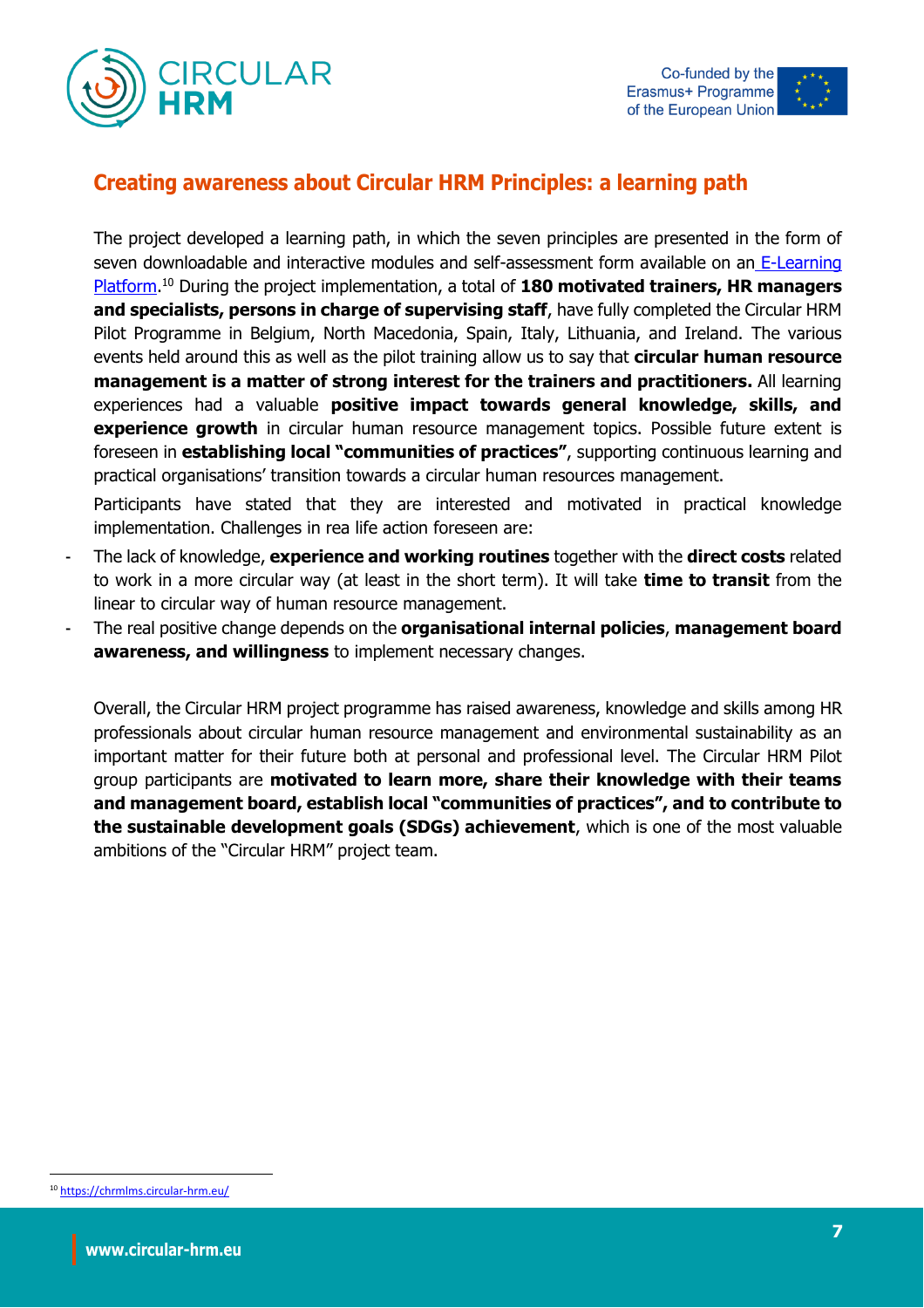



# **Circular HRM Policy Recommendations**

The Circular HRM Advocacy Paper aims to propose a set of recommendations to support the integration of Circular HRM principles and practices in the work environment whether it be in the private, public or the not for profit sectors.

The project implementation in the six countries clearly showed that there is not a one fits approach in the application of HRM principles and that different countries have their own rules and conducts in matter of work legislation under the specific principles.

From the onset of the project various recommendations and proposals were gathered from the different encounters and exchanges with stakeholders, be it by head of companies or HRM, experts or academic researchers, participants to national Multiplier Events, "students" of the pilot trainings and participants to the final conference<sup>11</sup>. During this latter activity, taking place on the  $2^{nd}$  of March 2022, a panel and debate took place to discuss whether **the Covid 19 pandemic had accelerated the need for a Circular HRM** and which also concluded with some recommendations.

#### **For Policy makers at regional/national and EU level should:**

Particularly regarding the measure of the European Commission New Circular Economy Action Plan on the skill path, skills mismatch is one of the reason of employee dissatisfaction and one of the core element of the Circular HRM model and training path:

#### ➢ **Support the creation of conditions at the organisational level (upskilling, reskilling).**

"The inadequacy of skills and qualifications is a major obstacle to the productivity and innovation of companies. It also directly affects the social well-being of employees by prolonging periods of unemployment and inactivity and compromising employment opportunities. Whether it is over- or under-qualification, the result is the same, affecting the productivity and innovation of companies. (…) Education and training can help to improve the mismatch between skills and qualifications, but it is in particular continuous on-the-job learning that is being promoted as a solution to these challenges."<sup>12</sup>

#### ➢ **Support the introduction of these practices in enterprises especially the SMEs, but also undertake a sectoral approach and support the sectors which face significant labour shortages, as in the public sector.**

As already pointed out in a 2020 article by McKinsey & Company<sup>13</sup> about the advances of digital technologies and addressing the EU-28, "to close the skills gap and best equip the workforce to operate in an increasingly digitized and automated world, governments will need to focus on recruiting, and upskilling efforts. And in the context of COVID-19, moving quickly in these areas is more essential than ever."

<sup>&</sup>lt;sup>11</sup> Circular HRM Final Conference Summary[: https://circular-hrm.eu/images/news/Circular\\_HRM\\_FINAL\\_CONFERENCE\\_Summary.pdf](https://circular-hrm.eu/images/news/Circular_HRM_FINAL_CONFERENCE_Summary.pdf)

<sup>&</sup>lt;sup>12</sup> Economie circulaire et Ressources humaines, Une étonnante corrélation : [https://www.pourlasolidarite.eu/sites/default/files/publications/files/ed-2019](https://www.pourlasolidarite.eu/sites/default/files/publications/files/ed-2019-ecocirculaire-rh_0.pdf) [ecocirculaire-rh\\_0.pdf](https://www.pourlasolidarite.eu/sites/default/files/publications/files/ed-2019-ecocirculaire-rh_0.pdf)

<sup>&</sup>lt;sup>13</sup> The Future is now : Closing the skills gap in Europe's public sector, by David Chinn, Solveigh Hieronimus, Julian Kirchherr, Julia Klier, April 27 2020 : <https://www.mckinsey.com/industries/public-and-social-sector/our-insights/the-future-is-now-closing-the-skills-gap-in-europes-public-sector>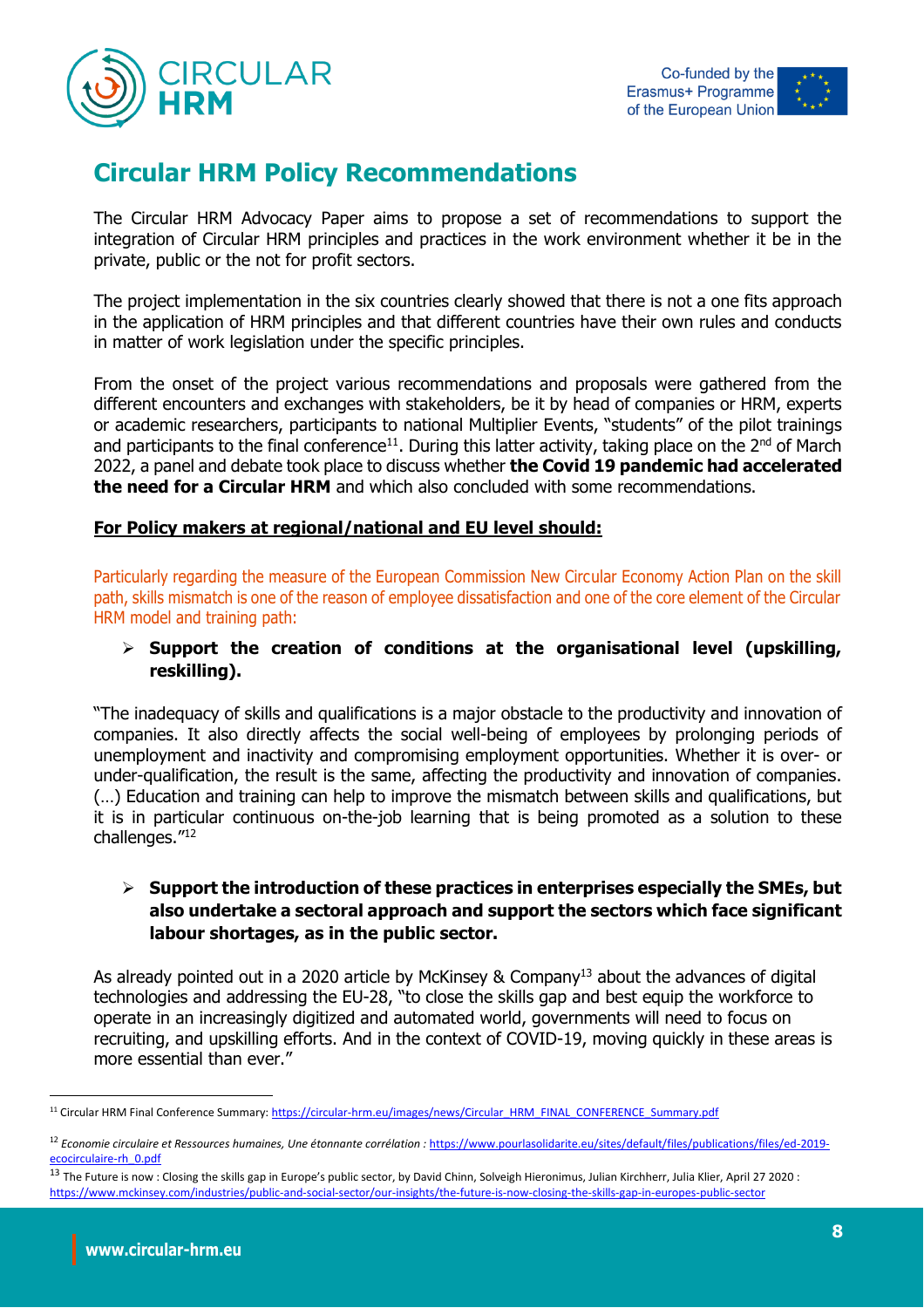



Particularly regarding the measure of the European Commission New Circular Economy Action Plan on supporting he circular economy transition

➢ **Support the sustainable development of specific networks at local levels to promote the implementation of circular HRM principles.**

local authorities should promote links at the local level between different types of companies, including recruiting companies and with VET centres, psycho social and prevention centres to allow to find local solutions for the local economic development of their area.

- ➢ **Harmonise Circular HRM key terms, principles and methodologies with the EU policies.**
- ➢ **Develop Circular HRM assessment analysis tool and implement national circular analysis (for each sector).**
- ➢ **Promote the dissemination of Circular HRM business: disseminating good practices, granting awards and certificates.**
- ➢ **Promote a Circular HRM culture through international PR actions international events, marketing and advertising activities, publications, talk shows,…).**
- ➢ **Incorporate Circular HRM terminology and measures into the current Circular Economy Action Plan.**
- ➢ **Need to explicitly align the principles of circular HRM with the outcomes of the UN Sustainable Development Goals (SDGs).**

**For heads of companies, HRM and HR professionals:**

- ➢ **Consider the application of the 7 principles in the broadest sense possible.**
- ➢ **Promote a Circular HRM culture: raise management board and employees' awareness.**
- ➢ **Implement a review of areas where existing practices can be adapted or adopted.**
- ➢ **Prepare an Action Plan, defining the transition process – from linear to circular HRM – and allocate necessary financial and human resources.**
- ➢ **HR managers need to ensure spontaneous introduction of the Circular HR model in organisations approaching it through common organisational forms as are the idea boards, working groups, intersectoral groups, etc, which will enable the best idea for the organisation in this area (Circular HRM) to be easily identified and implemented.**
- ➢ **Pay attention to communication channels and use of language when implementing the circular HR principles with employees.**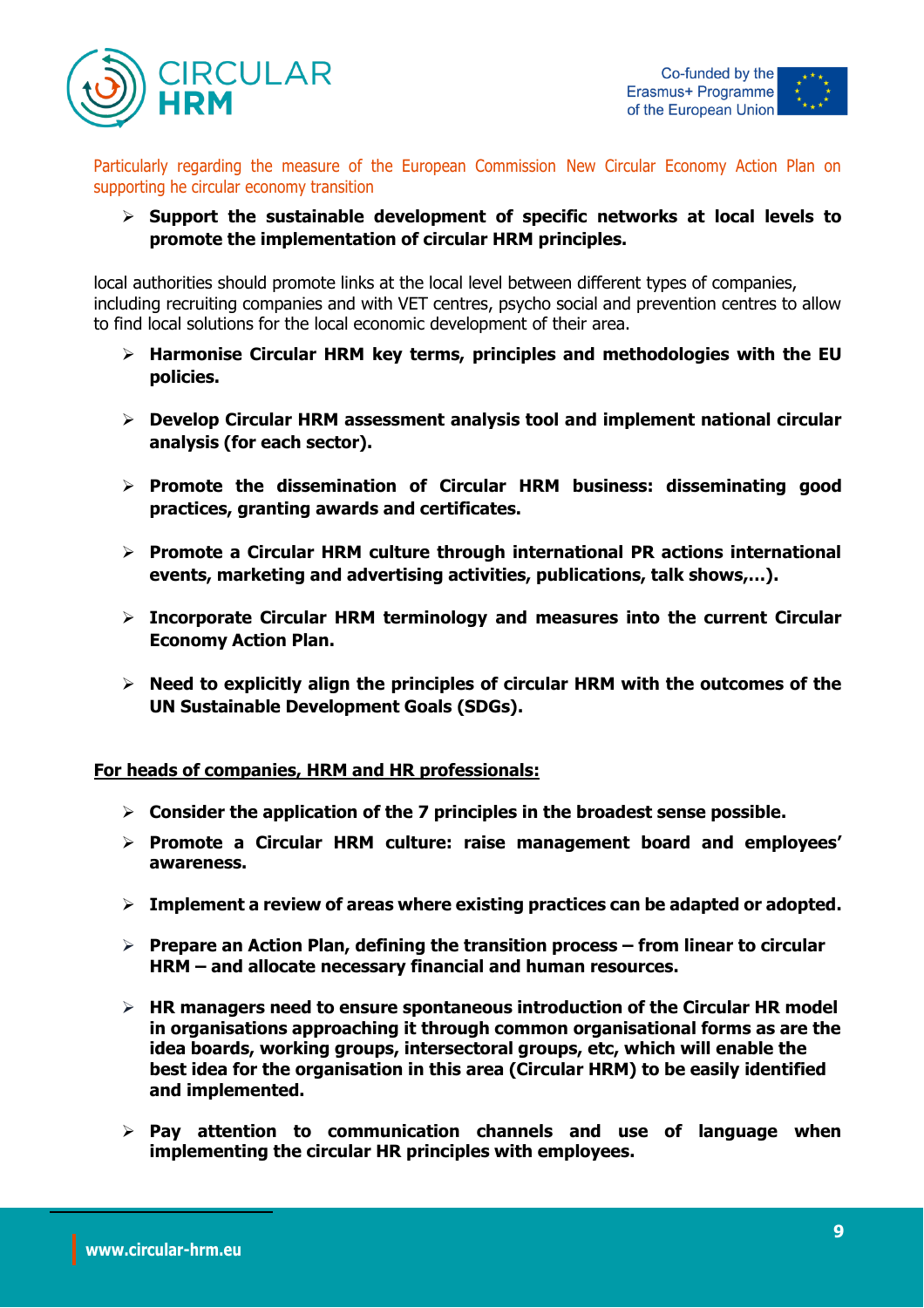



- ➢ **Create internal "communities of practices", supporting continuous learning and practical organisations' transition towards a circular human resources management.**
- ➢ **Implement the Circular transition roadmap and build new Circular HRM practices.**
- ➢ **HR Managers need to quantify the impact of these practices on the organisations in order to ensure top management support.**
- ➢ **Develop Circular HRM assessment monitoring tool and implement internal analysis.**

"(…) a paradigm shift is necessary. We need to move away from the classical approach to a systemic approach. It is this approach that is applied in the Circular HRM project. An approach that is at the centre of the three P's, which often define the circular economy: People, Planet and Prosperity."

Emmanuel Mossay speaking at the Final Conference of the Circular HRM Project, Brussels, 2 March 2022. 15

<sup>15</sup> [https://circular-hrm.eu/images/news/Circular\\_HRM\\_FINAL\\_CONFERENCE\\_Summary.pdf](https://circular-hrm.eu/images/news/Circular_HRM_FINAL_CONFERENCE_Summary.pdf)